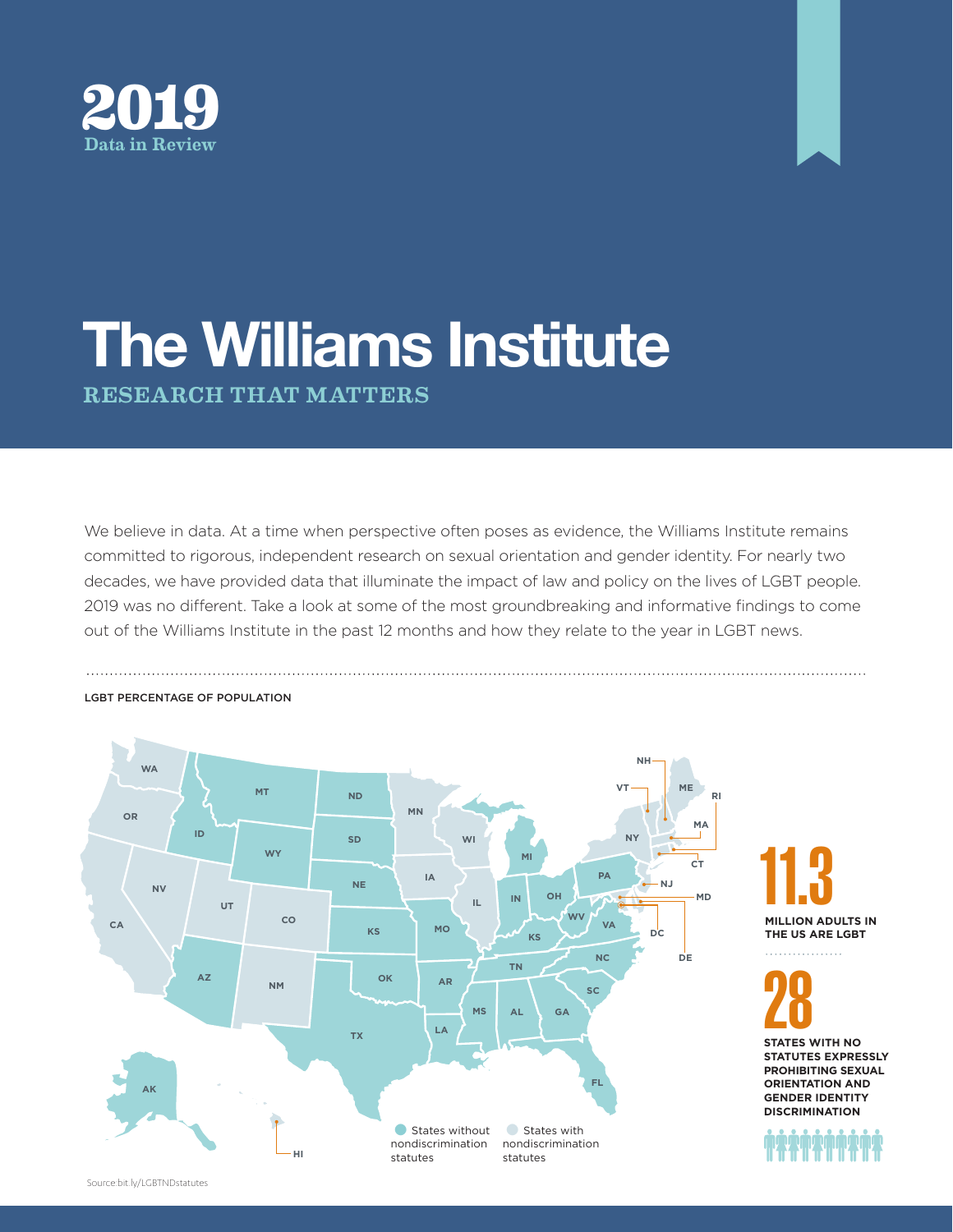

| <b>January</b>                                                                                                                                                                                | February                                                                                                           | <b>March</b>                                                                                                                                                                                        |
|-----------------------------------------------------------------------------------------------------------------------------------------------------------------------------------------------|--------------------------------------------------------------------------------------------------------------------|-----------------------------------------------------------------------------------------------------------------------------------------------------------------------------------------------------|
| Kansas Governor Laura Kelly signs<br>executive order prohibiting discrimination<br>against LGBT state employees and<br>employees of state contractors as her<br>first official act in office. | The US House of Representatives<br>passes a gun control bill that<br>strengthens background check<br>requirements. | The Iowa Supreme Court strikes<br>down a state policy barring Medicaid<br>coverage for gender-affirming care.                                                                                       |
| <b>DISCRIMINATION</b>                                                                                                                                                                         | <b>VIOLENCE</b>                                                                                                    | HEALTHCARE                                                                                                                                                                                          |
| <b>KANSAS</b><br><b>72 RNN</b><br><b>LGBT ADULTS</b>                                                                                                                                          | 18.8%<br>35.1%<br>LGB<br>Non-LGB<br>Adults<br>Adults<br>PRESENCE OF GUN IN HOME BY<br>SEXUAL ORIENTATION           | 150,000+<br>TRANSGENDER ADULTS ARE<br>ENROLLED IN MEDICAID IN THE US<br>Fewer than half of them live in states with<br>express policies guaranteeing Medicaid<br>coverage for gender-affirming care |
| <b>LGBT WORKERS 16+</b>                                                                                                                                                                       | An estimated 1.9 million LGB adults in<br>the US have a gun in their home.                                         | MEDICAID COVERAGE<br>FOR GENDER-AFFIRMING CARE<br>State law provides affirmative coverage<br>State law silent on coverage<br>State law expressly excludes coverage                                  |
| 67%<br>67% of Kansas residents think state<br>law should protect LGBT people from<br>discrimination in employment, housing,<br>and public accommodations                                      | 7U<br>T, U<br>OF US ADULTS ARE LGBT<br>OF HATE CRIMES IN 2016 WERE<br>ATTRIBUTED TO ANTI-LGBT BIAS                 |                                                                                                                                                                                                     |

Source: bit.ly/WITransMedicaid

Í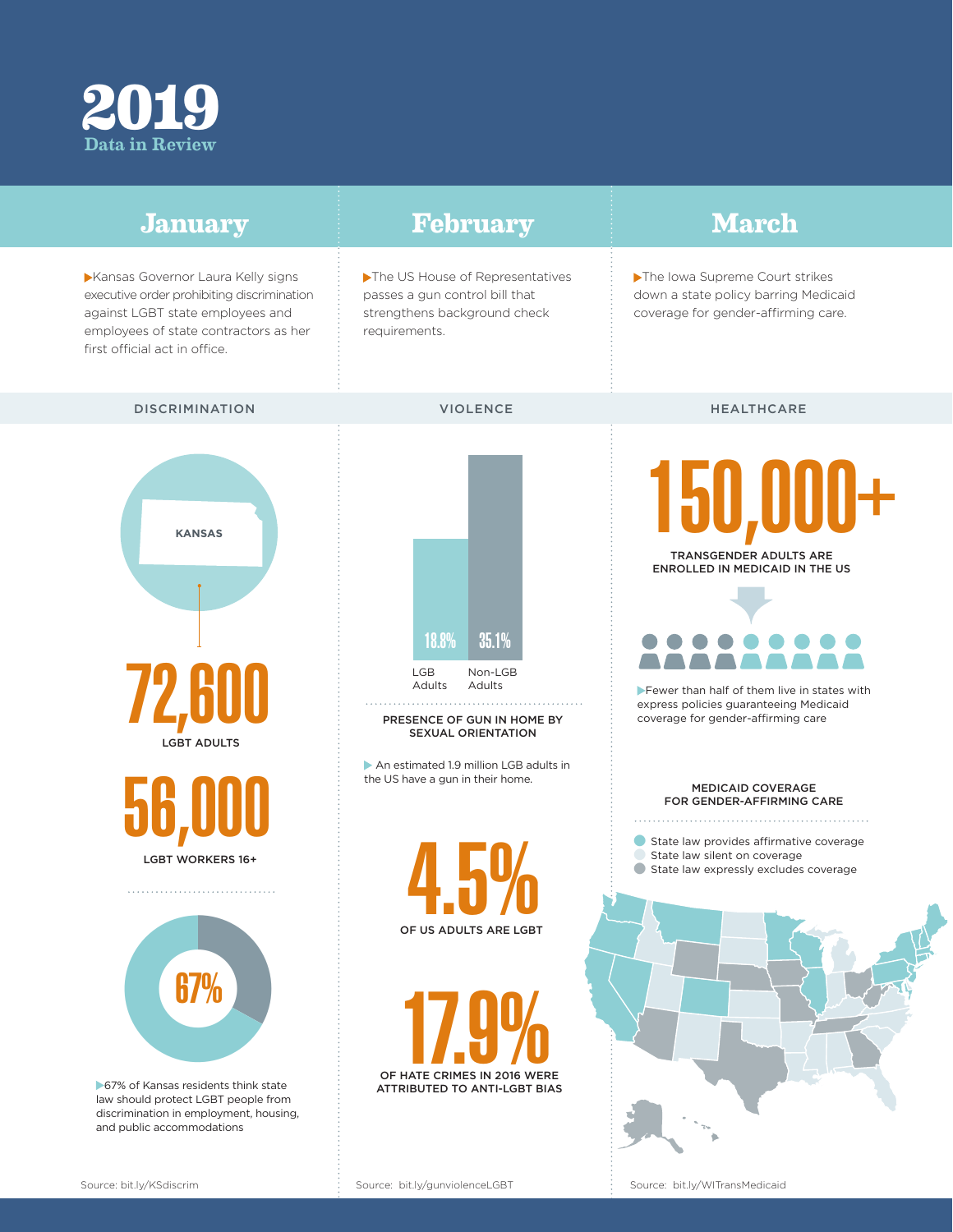## **January February March May June July** Four years have passed since the US The US House of Representatives The US House of Representatives passes the Equality Act, a bill Supreme Court issued its landmark passes the Raise the Wage Act, which prohibiting discrimination based decision in Obergefell v. Hodges, would increase the federal minimum on sexual orientation and gender extending marriage equality nationwide. wage to \$15 by 2025. identity nationwide. DISCRIMINATION MARRIAGE POVERTY 1.45 million LGBT ADULTS WOULD SEE AN INCREASE IN 59% EARNINGS BY 2025 Age 18-25 Age 34-41 Age 52-59 **Cisgender LGB Adults • Cisgender Heterosexual Adults** LGB PEOPLE IN A RELATIONSHIP (SAME SEX OR DIFFERENT SEX) ▶60% of cisgender LGB adults UNDER THE report being fired from a job or RAISE THE WAGE ACT denied a job, compared to 40% of cisgender heterosexual adults OF THOSE IN A RELATIONSHIP . . . . . . . . . . . . . . . . . . . . . . . . . . . . . . . . . 15% POVERTY RATES IN THE US 47% 62% 87% OF CISGENDER LGB ADULTS **21.6%** REPORT BEING DENIED Age 18-25 Age 34-41 Age 52-59 HOUSING, COMPARED TO LGB PEOPLE IN A SAME-SEX **COMPUTER** RELATIONSHIP poverty, compared to 15.7% of cisgender heterosexual adults OF THOSE IN A SAME-SEX RELATIONSHIPHETEROSEXUAL ADULTS  $6%$ Age 18-25 Age 34-41 Age 52-59 . . . . . . . . . . . LGB PEOPLE LEGALLY MARRIED